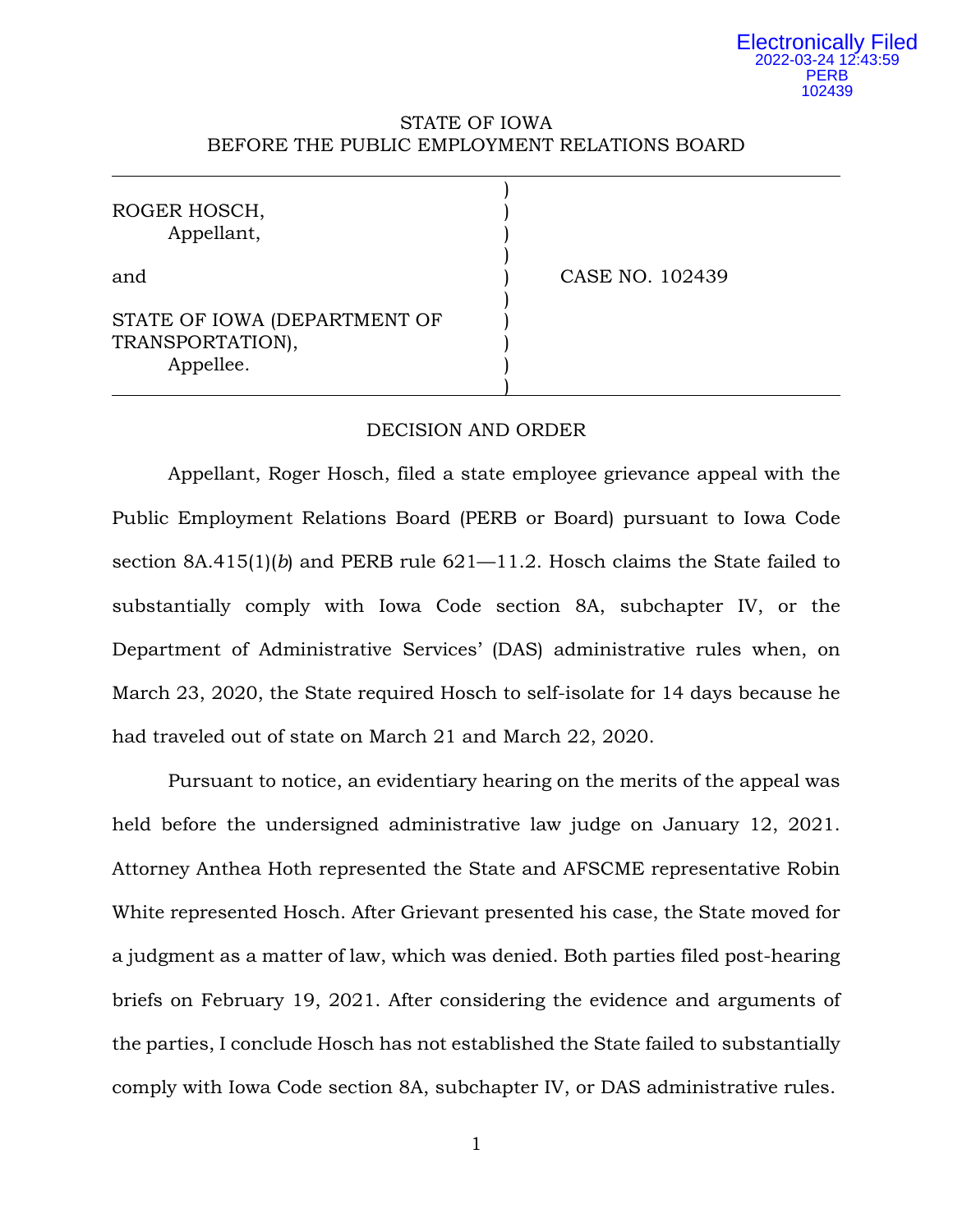#### FINDINGS OF FACT

Hosch has worked as a Highway Technician Associate (HTA) for the Iowa Department of Transportation (IDOT) since November 9, 1998. For his entire tenure with IDOT, Hosch has worked at the Maintenance Garage in Manchester, Iowa. As an HTA, Hosch is responsible for operating equipment and performing physical labor activities to maintain roadways, roadsides, and bridges as well as performing routine bridge inspections, traffic control and snow/ice removal.

In addition to working as an HTA, Hosch also works a second, non-State job on the weekends driving a milk truck from Manchester, Iowa, to a dairy in Wisconsin. Hosch has worked this second job for many years and IDOT has always been aware of Hosch's second job.

At the hearing, Hosch testified that he often makes two deliveries each weekend, once on Saturday and once on Sunday. Each delivery takes Hosch approximately eight-hours round trip to complete, generally from 10:00 A.M. to 6:00 P.M. Hosch testified that when he arrives at the dairy, he only leaves his truck to hand the receiver his bill of lading papers; he then returns to his truck while it is unloaded and drives back to Manchester.

On Saturday March 21, 2020, and Sunday March 22, 2020, Hosch made his regular deliveries from Manchester, Iowa, to the dairy in Wisconsin. Hosch testified that during both deliveries the receiver at the dairy was the only individual with whom he interacted.

In early-March 2020, the COVID-19 virus began circulating in Iowa communities and, throughout the month, the number of infected Iowans steadily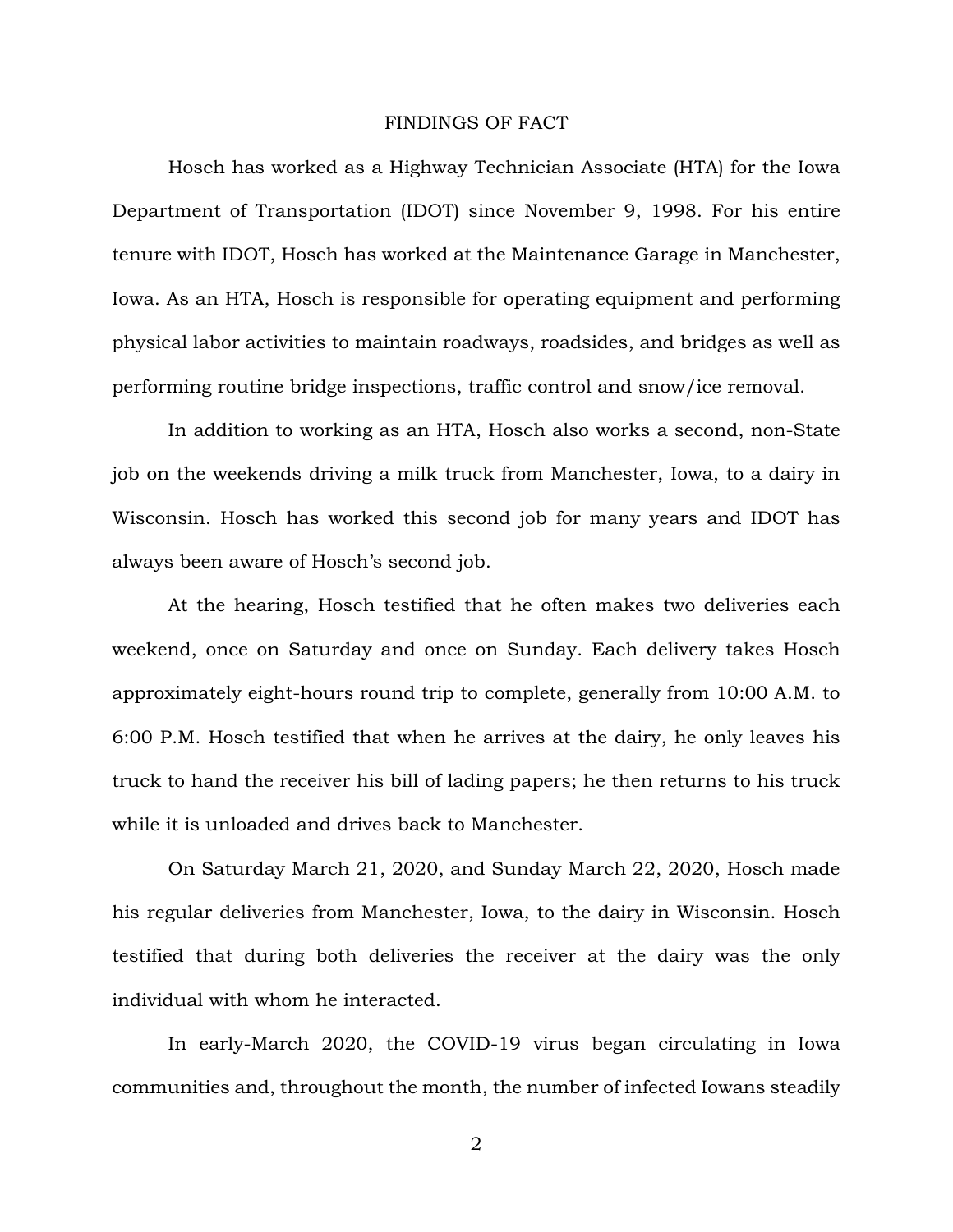increased. Prior to March 21, 2020, the Iowa Department of Public Health (IDPH) recommended that all Iowans who had taken a cruise or traveled internationally within the last 14-days should consider themselves exposed to the virus and should isolate themselves from others. Prior to March 21, neither IDPH nor IDOT required individuals who traveled out of state to self-isolate.

However, on Saturday March 21, 2020, due to an increase in positive cases, Governor Reynolds and IDPH issued a press release recommending all Iowans who had recently traveled out of state self-isolate for 14-days to prevent the spread of COVID-19. The next day, IDOT management met to discuss the press release and implement a policy consistent with the Governor's guidance.

Based on the Governor's announcement, the management team determined that all IDOT employees who had traveled out of state for personal or business reasons since Friday March 20, 2020, would need to self-isolate for 14-days. The management team updated the IDOT website, emailed all IDOT managers and support staff to inform them of the new policy, and instructed them to contact their employees before the employees arrived at work Monday morning. Additionally, IDOT's management team advised:

As a reminder, there are multiple options to consider for those who are required to self-isolate. They may telework (if that is possible) or use sick leave, vacation, comp time, leave without pay, or the 80 hours of COVID-19 sick leave (Advanced) if they are out of all other  $leave...<sup>1</sup>$  $leave...<sup>1</sup>$  $leave...<sup>1</sup>$ 

At approximately 3:30 P.M., Sunday, March 22, Hosch's supervisor, Russell Helle, texted Hosch stating, "If you have been out of the state since Friday

<span id="page-2-0"></span>ī <sup>1</sup> State Exhibit 2 p. 1.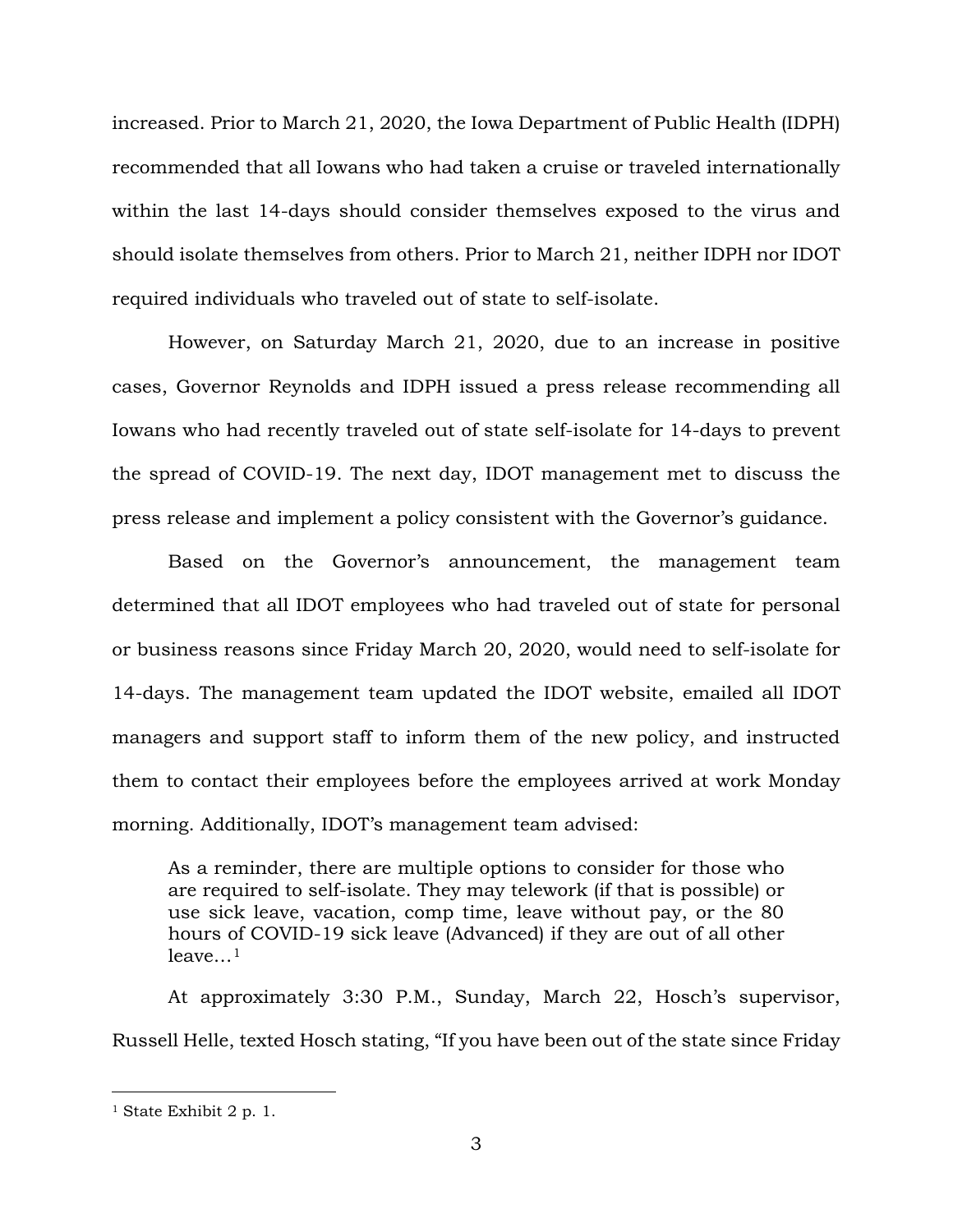March 20th give me a call." Hosch called Helle shortly thereafter and informed Helle that he was currently in Wisconsin. Pursuant to IDOT's new policy, Helle instructed Hosch that he needed to self-isolate for 14-days.

Helle told Hosch that he could choose to telework or use sick leave, vacation leave, comp time, or unpaid leave to cover his self-isolation. Helle informed Hosch that if he chose to telework, he could participate in online trainings, which IDOT would credit as hours worked. Helle also provided Hosch a list of the online trainings Hosch could complete from home. At the hearing, Helle testified that there was no other type of telework available for HTAs.

Hosch chose to telework for part of his self-isolation and completed several online trainings. However, Hosch did not do all of the trainings because he encountered computer issues. At the hearing, Hosch acknowledged that he did not inform Helle about the computer problems. Rather, Hosch elected to use vacation leave to cover the remainder of his self-isolation. In total, Hosch selfisolated from March 23, 2020, to April 3, 2020, and, during that time, Hosch completed 35.8-hours of online training—credited as hours worked—and used vacation leave to cover the remaining 44.2-hours, totaling 80-hours.

On April 2, 2020, Hosch filed a non-contract grievance asserting IDOT's requirement that he self-isolate violated Iowa Code chapter 8A and the Department of Administrative Services' (DAS) administrative rules because he had no contact with COVID-19 nor was he notified that he could not leave the state prior to performing his second job. Hosch's grievance was ultimately denied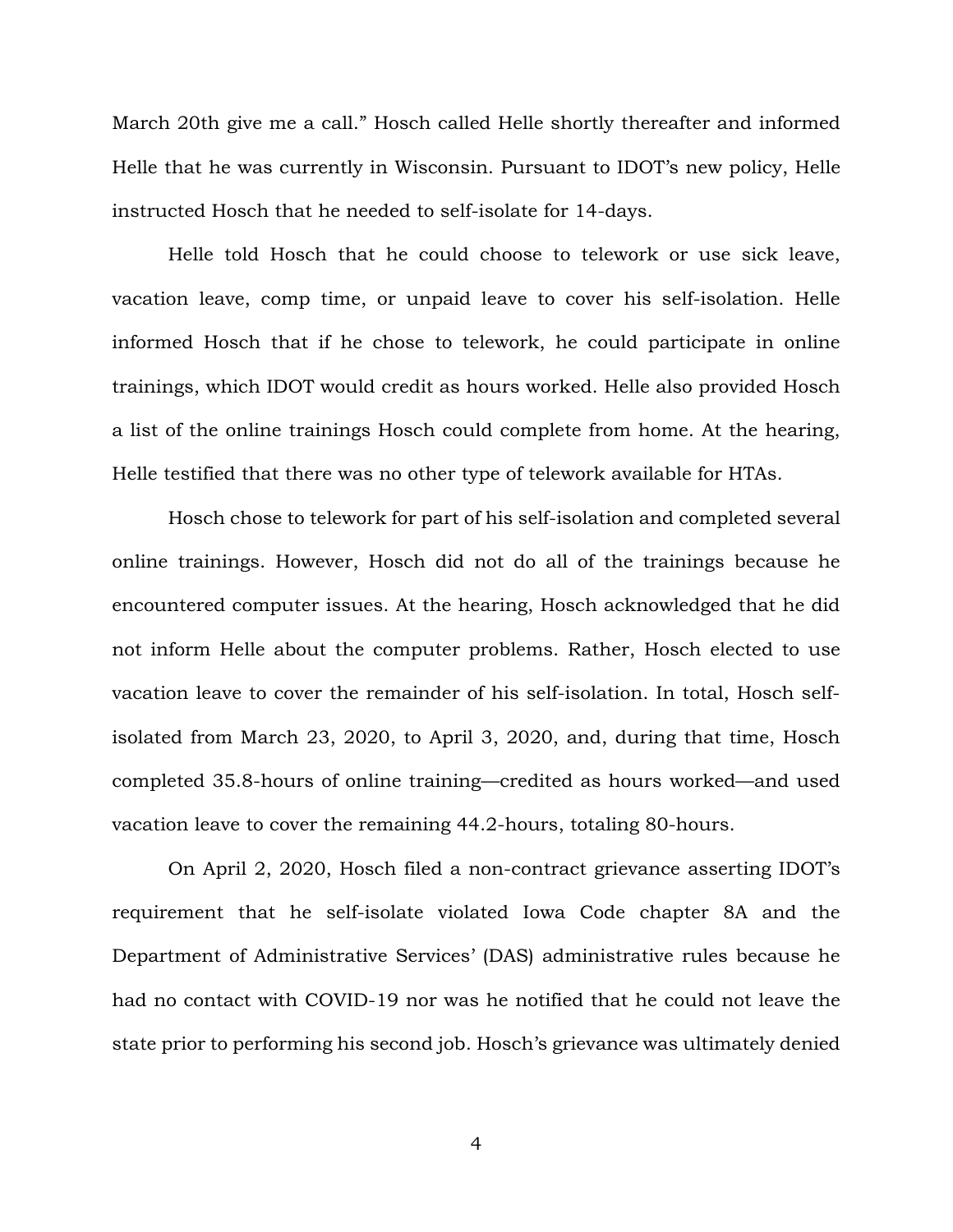at the third step of the State's non-contract grievance procedure on May 26,

2020. Hosch subsequently filed a timely appeal with PERB on May 28, 2020.

# CONCLUSIONS OF LAW

Hosch filed this appeal pursuant to Iowa Code section 8A.415(1), which

provides:

# **8A.415 Grievances and discipline resolution procedures.**

*1. Grievances*.

*a*. An employee, except an employee covered by a collective bargaining agreement which provides otherwise, who has exhausted the available agency steps in the uniform grievance procedure provided for in the department rules may, within seven calendar days following the date a decision was received or should have been received at the second step of the grievance procedure, file the grievance at the third step with the director. The director shall respond within thirty calendar days following receipt of the third step grievance.

*b*. If not satisfied, the employee may, within thirty calendar days following the director's response, file an appeal with the public employment relations board. The hearing shall be conducted in accordance with the rules of the public employment relations board and the Iowa administrative procedure Act, chapter 17A. Decisions rendered shall be based upon a standard of substantial compliance with this subchapter and the rules of the department. Decisions by the public employment relations board constitute final agency action.

Particularly significant in the above-excerpted section is that PERB's

decisions in grievance appeals "shall be based upon a standard of substantial compliance with [subchapter IV of chapter 8A] and the rules of the department [of Administrative Services]." Iowa Code § 8A.415(1)(*b*). As such, PERB's role in section 8A.415(1) cases is limited to determining whether the State's actions were in substantial compliance with Iowa Code chapter 8A, subchapter IV, and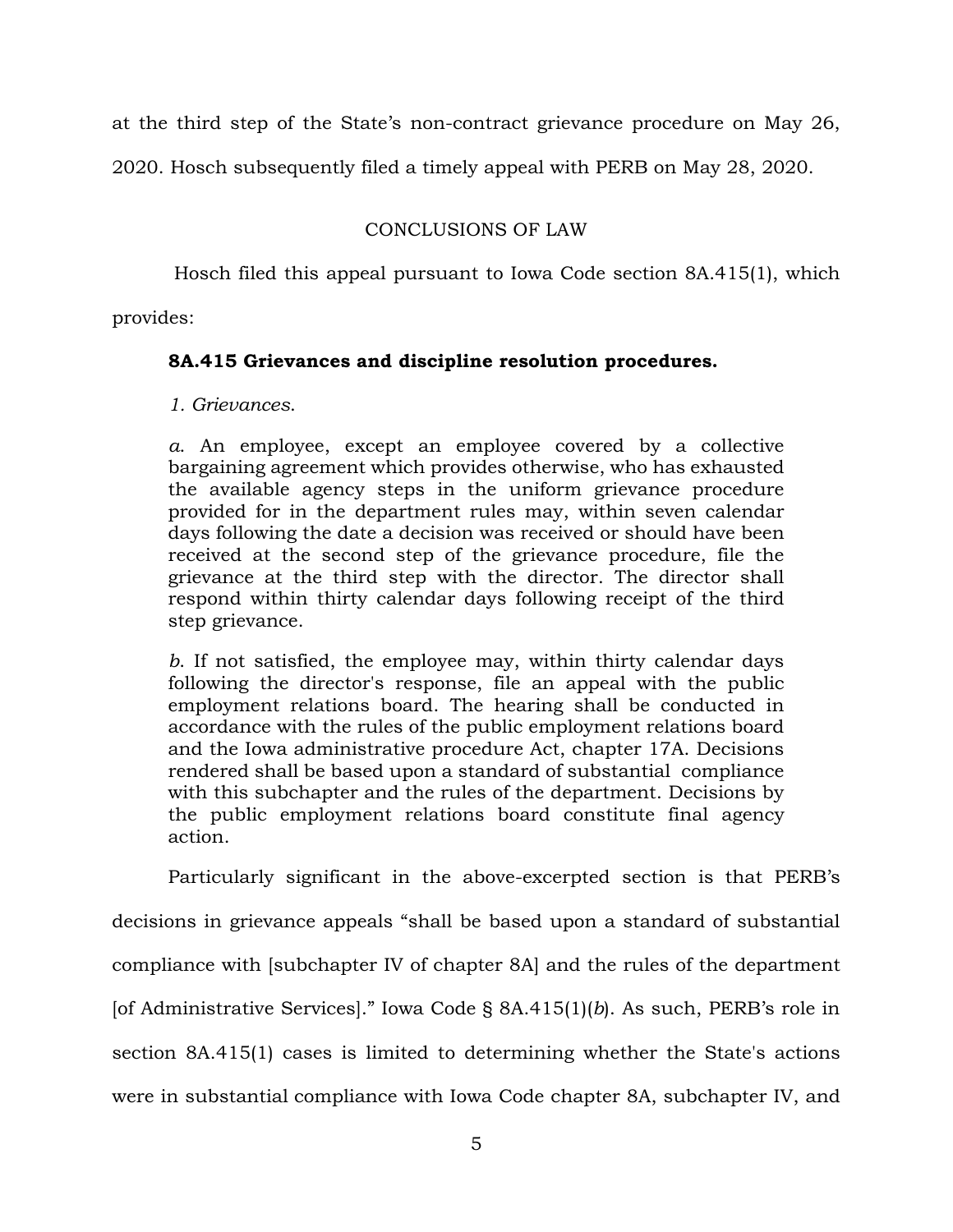DAS rules. *See McCandless, Eid and Crutchfield & State of Iowa (Dep't of Corrs.)*, 2021 PERB 102483, 102484, 102485 at 5. Although chapter 8A does not define "substantial compliance," the Board has endorsed the following definition used by the Iowa Supreme Court in other contexts:

"Substantial compliance" with a statute means actual compliance in respect to the substance essential to every reasonable objective of the statute. It means that a court should determine whether the statute has been followed sufficiently so as to carry out the intent for which it was adopted. Substantial compliance with a statute is not shown unless it is made to appear that the purpose of the statute is shown to have been served. What constitutes substantial compliance with a statute is a matter depending on the facts of each particular case.

*Frost & State*, 2007-MA-04 at 5 (PERB) (quoting *Brown v. John Deere Waterloo Tractor Works*, 423 N.W.2d 193, 194 (Iowa 1988)).

Pursuant to this standard, literal compliance with a rule or statute is not necessary. *See Fulton & State of Iowa*, 2010-MA-03 at 9 (PERB). Moreover, PERB does not evaluate the effectiveness or fairness of an applicable rule. *Id*. Rather, substantial compliance means compliance in respect to essential matters necessary to assure the reasonable objectives of the statute. *See Residential and Agric. Advisory Comm., LLC v. Dyersville City Council*, 888 N.W.2d 24, 48 (Iowa 2016).

Finally, PERB has long held that it does not have the statutory authority to adjudicate a grievance based upon a violation of an alleged non-DAS work rule. *See, e.g.*, *Pierce & State of Iowa (Dep't of Hum. Servs.)*, 2016 ALJ 100728 at 5 (concluding PERB is without jurisdiction to hear and adjudicate the State's Violence-Free Workplace Policy for executive branch employees); *see also Schaa*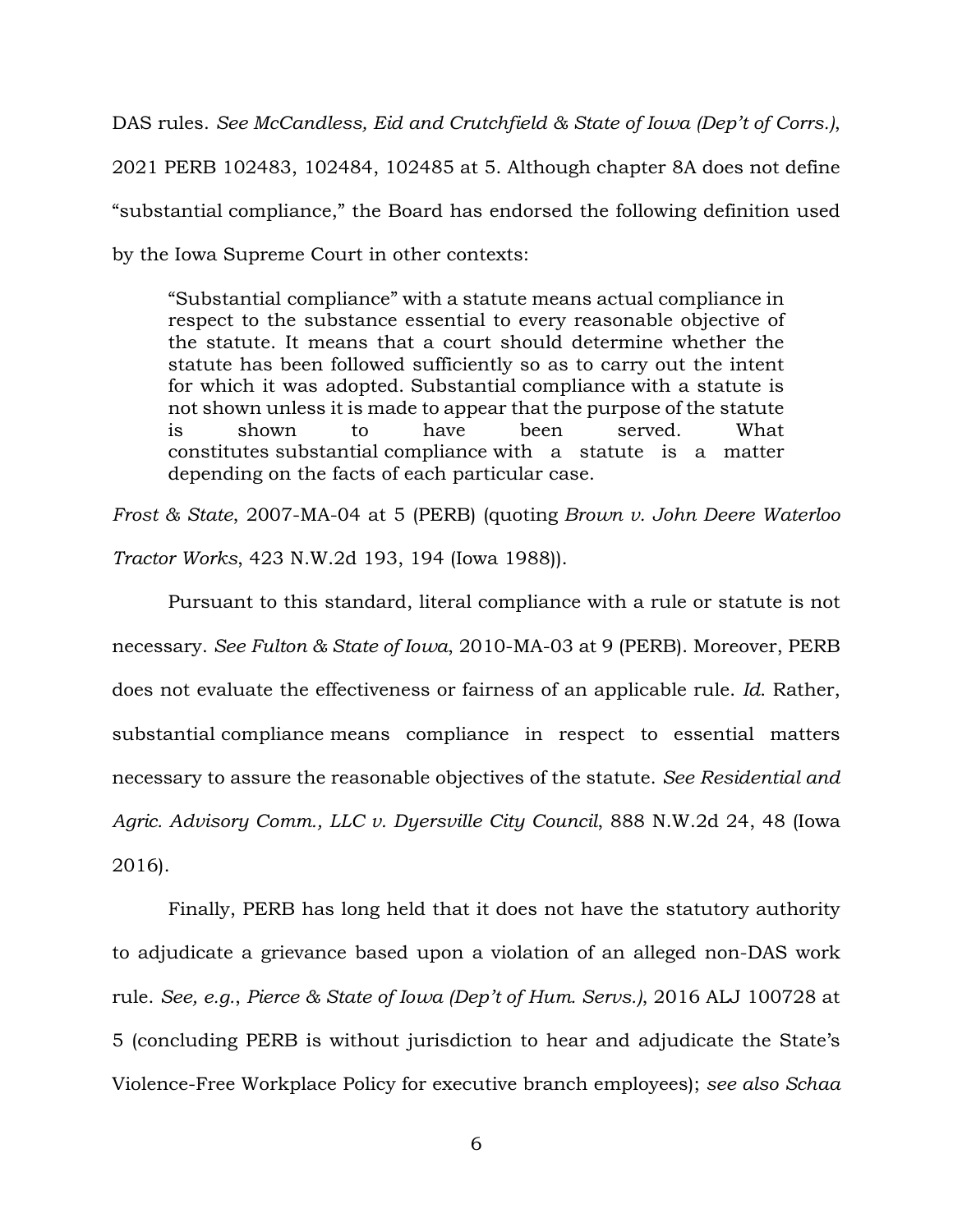*& State of Iowa (Dep't of Hum. Servs.)*, 01-MA-05 at 4 (ALJ) (concluding PERB is without jurisdiction to hear and adjudicate Department of Human Services work rule). As such, PERB has no authority to grant a remedy when a department changes a practice, absent a rule prohibiting such change. *See Kleis & State of Iowa (Iowa Dep't of Pers., Dep't of Corr., & Anamosa State Penitentiary)*, 2002- MA-03 at 6-7 (ALJ). Accordingly, in the instant case, Hosch bears the burden of establishing IDOT's lack of compliance with a provision of Iowa Code chapter 8A, subchapter IV, or DAS rules. *See McCandless, et al.*, 2021 PERB 102483, 102484, 102485 at 6.

In his post-hearing brief, Hosch asserts IDOT's requirement he self-isolate for 14-days, which Hosch covered in-part with earned vacation leave, failed to substantially comply with Iowa Code section 8A.413 and DAS rules 11— 6.15(17A) and 11—63.1(8A) because he was not notified prior to performing his second job that traveling out of state would require his self-isolation. Additionally, Hosch argues IDOT's policy violated several previously established department policies, specifically: IDPH's Protecting and Improving the Health of Iowans;[2](#page-6-0) IDOT's Pandemic Response Plan March 2020;[3](#page-6-1) and Governor Reynolds' March 21, 2020 press release.<sup>[4](#page-6-2)</sup> Hosch's arguments will be addressed independently and in succession.

ī

<span id="page-6-0"></span><sup>2</sup> Grievant's exhibits B and C.

<span id="page-6-1"></span><sup>3</sup> Grievant's exhibit D.

<span id="page-6-2"></span><sup>4</sup> Grievant's exhibit G.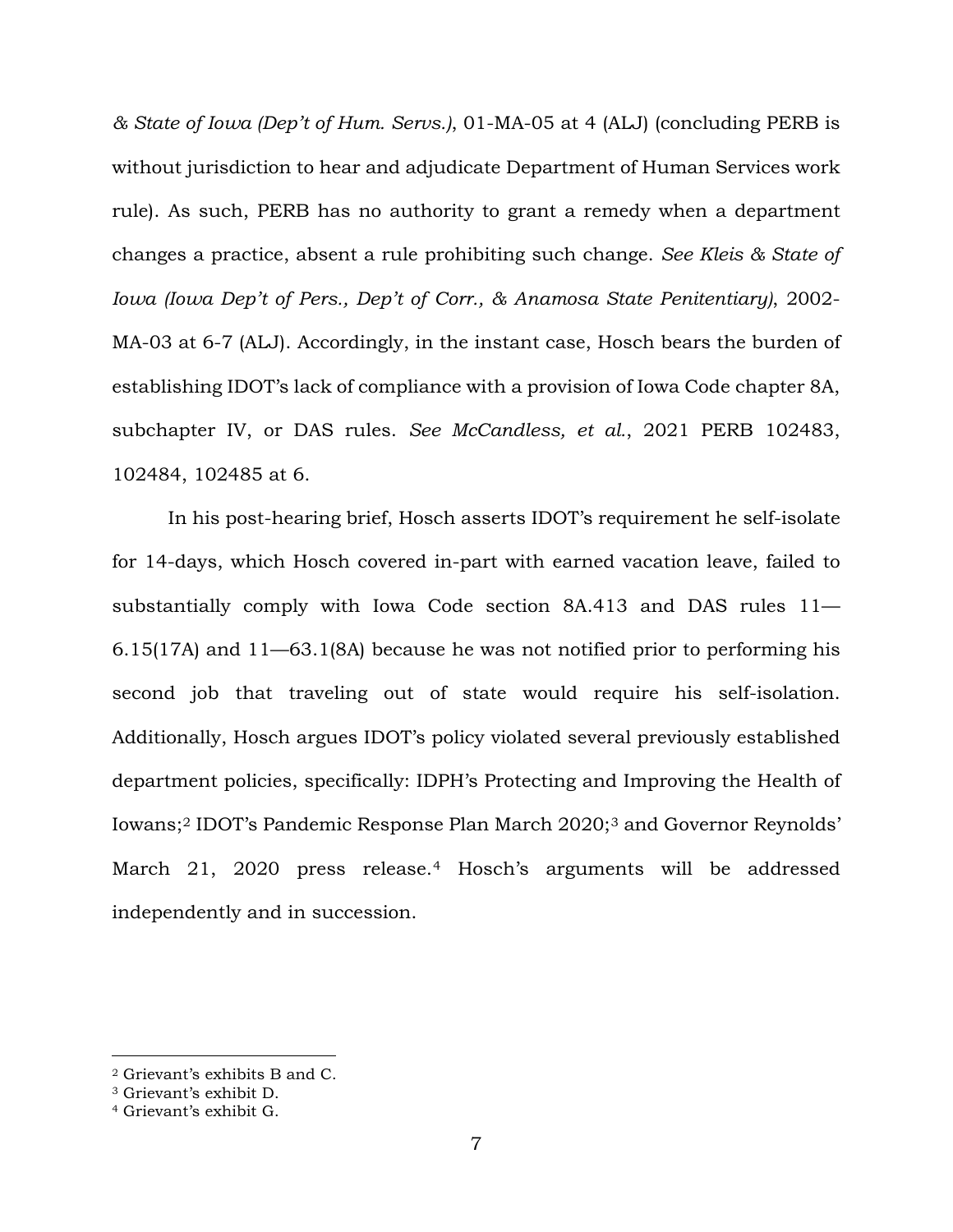#### Alleged failure to comply with Iowa Code section 8A.413

Although not explicitly cited in his brief, Hosch appears to contend IDOT's requirement that he self-isolate, for which he used vacation leave to cover part of the time, failed to substantially comply with two subsections of Iowa Code section 8A.413. First, Hosch argues the use of vacation leave to cover part of his self-isolation violated Iowa Code subsection 8A.413(21)(*b*). Second, Hosch contends that because he was not exposed to COVID-19 in Wisconsin, and was thus fit to discharge his job duties, IDOT's requirement that he self-isolate violated Iowa Code subsection 8A.413(4). For the reasons discussed below, I disagree.

In his first allegation, Hosch asserts IDOT failed to substantially comply with Iowa Code subsection 8A.413(21)(*b*) when IDOT approved his use of vacation leave to cover part of his self-isolation. Subsection 8A.413(21)(*b*) states, "[DAS] rules shall provide…Annual sick leave and vacation time [ ] be granted in accordance with section 70A.1." Accordingly, to substantially comply with subsection 8A.413(21)(*b*), the State must adhere to the provisions of section 70A.1. *See McCandless, et al.*, 2021 PERB 102483, 102484, 102485 at 8. Iowa Code subsection 70A.1(2)(*b*) provides, in relevant part:

The vacations shall be granted at the discretion and convenience of the head of the department, agency, or commission, except that an employee shall not be granted vacation in excess of the amount earned by the employee….

Thus, section 70A.1 provides agencies broad discretion to make rules and determinations concerning employees' vacation leave. Moreover, subsection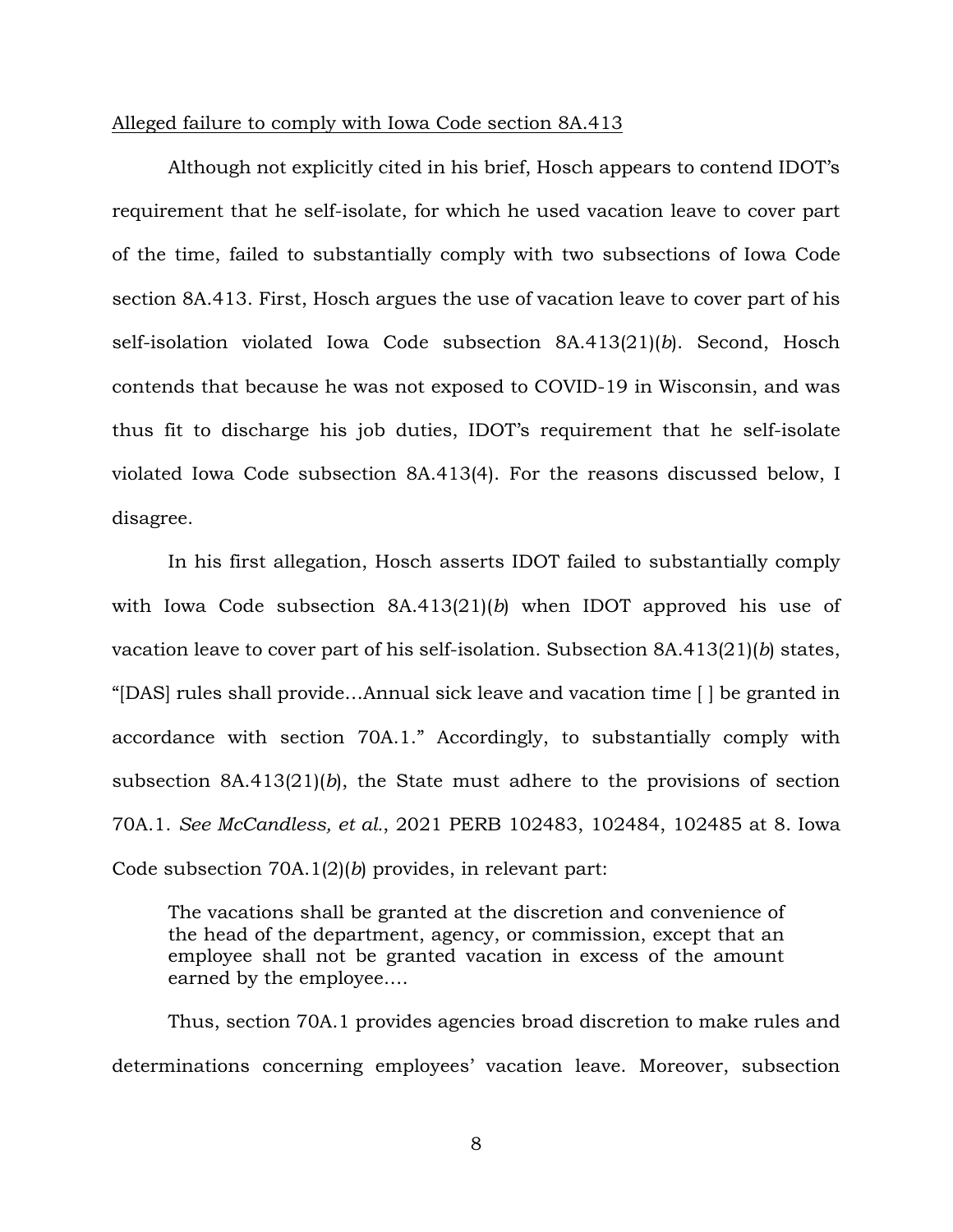70A.1(2)(*b*) contains no clear requirements or limitations on agencies' exercise of this authority. As such, nothing in subsection 70A.1(2)(*b*) prohibited IDOT from granting Hosch's vacation leave to cover part of his period of self-isolation. Therefore, as subsection 8A.413(21)(*b*) requires IDOT to grant vacation leave in accordance with section 70A.1, I conclude IDOT substantially complied with Iowa Code subsection 8A.413(21)(*b*).

Turning to Hosch's second allegation, Hosch asserts that because he was not exposed to COVID-19 in Wisconsin, and was thus fit to discharge his duties as an HTA, IDOT violated Iowa Code subsection 8A.413(4) when it required him to self-isolate for 14-days. Iowa Code subsection 8A.413(4) states, in relevant part:

[DAS] rules shall provide…

- 4. For such examinations to determine the relative fitness *of applicants for employment*.
- *a.* Such examinations shall be practical in character and shall relate to such matters as will fairly assess the ability *of the applicant* to discharge the duties of the position to which appointment is sought…

(Emphasis added).

As the language "applicants for employment" makes clear, Iowa Code subsection 8A.413(4) empowers DAS to establish rules governing agencies' use of examinations when hiring. Therefore, while subsection 8A.413(4) does reference an individual's ability "to discharge the duties of the position," it does so in the context of agencies' authority to use examinations to assess the fitness of applicants when hiring. In the instant case, IDOT was not engaged in the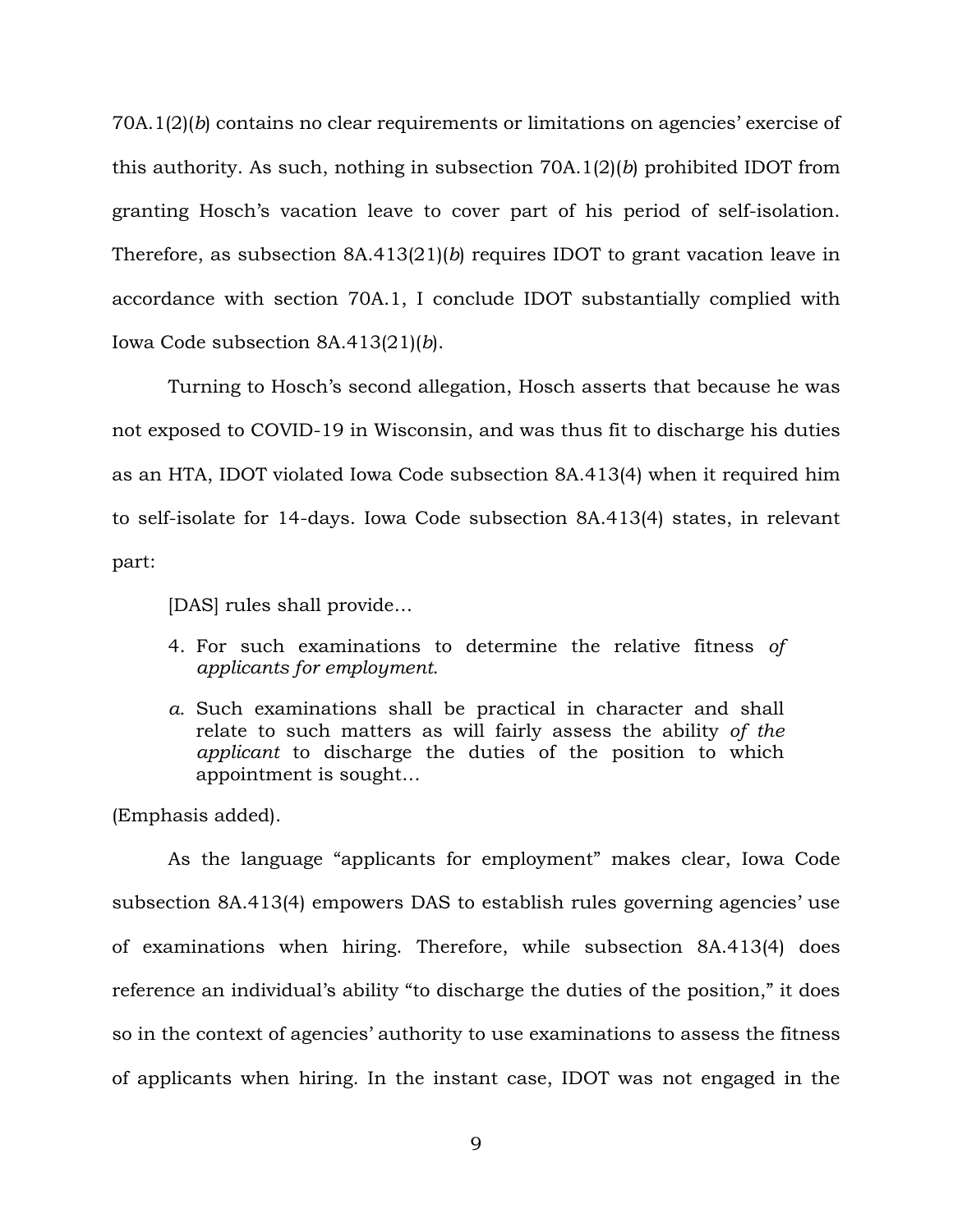hiring process. As such, Iowa Code subsection 8A.413(4) has no applicability to this case. Consequently, Hosch has failed to demonstrate IDOT's lack of substantial compliance with Iowa Code section 8A.413.

# Alleged failure to comply with DAS rules

Although not articulated in precisely this manner, Hosch asserts IDOT's implementation and enforcement of its self-isolation policy failed to substantially comply with two DAS administrative rules. First, Hosch argues IDOT improperly applied its policy retroactively to March 20, 2020, in violation of DAS rule 11— 6.15(17A). Additionally and alternatively, Hosch asserts that IDOT's retroactive application of the policy failed to provide him notice that his out-of-state travel would require his self-isolation in violation of DAS rule 11—63.1(8A). For the reasons discussed below, the undersigned disagrees.

As to Hosch's first allegation, Hosch asserts IDOT's retroactive application of its policy violated DAS rule 11—6.15(17A). DAS rule 6.15 is part of Chapter 6 of DAS's administrative rules titled "Agency Procedure for Rule Making." DAS rule 6.15 states, in relevant part:

## **11—6.15(17A) Effectiveness of rules prior to publication.**

**6.15(1)** *Grounds*. The department may make a rule effective after its filing at any stated time prior to 35 days after its indexing and publication in the Iowa Administrative Bulletin if it finds that a statute so provides, the rule confers a benefit or removes a restriction on some segment of the public, or that the effective date of the rule is necessary to avoid imminent peril to the public health, safety, or welfare. The department shall incorporate the required finding and a brief statement of its supporting reasons in each rule adopted in reliance upon this subrule.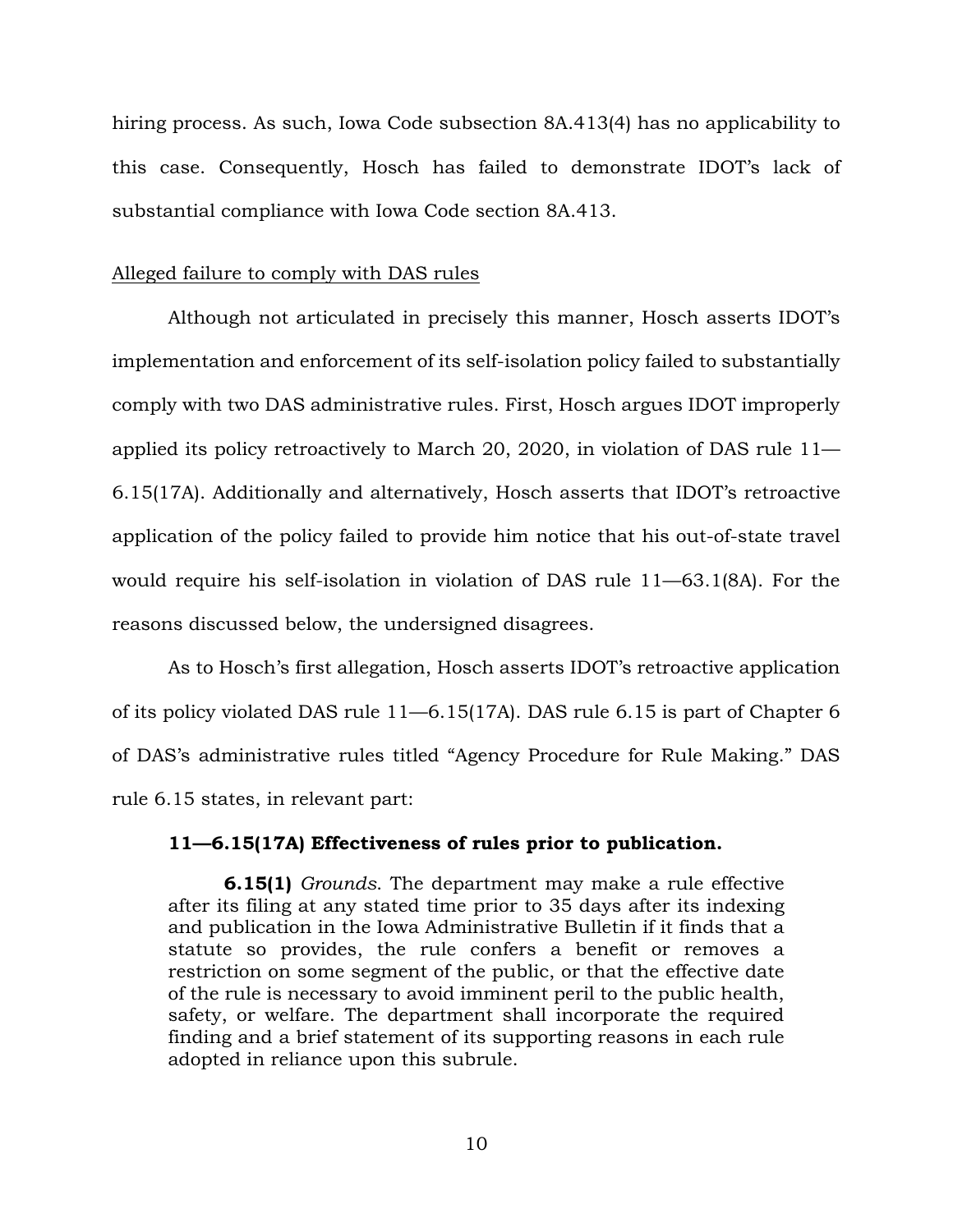**6.15(2)** *Special notice*. When the department makes a rule effective prior to its indexing and publication in reliance upon the provisions of Iowa Code section 17A.5(2)"*b*"(3), the department shall employ all reasonable efforts to make its contents known to the persons who may be affected by that rule prior to the rule's indexing and publication…

Although chapter 6 of DAS' rules does not itself contain a definitions section, other chapters of DAS' rules consistently define the term "the department" as meaning the Department of Administrative Services. *See* Iowa Admin. Code rs. 11—4.1(8A,22), 11—20.2(81GA,ch90), 11—40.1(8A), and 11— 50.1(8A). Thus, while DAS rule 6.15 sets forth procedures for making rules effective prior to indexing and publication, these procedures apply only to rules adopted *by DAS*. In this case, the policy at issue was implemented by IDOT, not DAS.

Moreover, DAS rule 6.15 derives its authority from Iowa Code chapter 17A, which I consulted for clarification. Iowa Code chapter 17A explicitly excludes from its definition of "*Rule*," "…A statement concerning only the internal management of an agency and which does not substantially affect the legal rights of, or procedures available to, the public or any segment thereof." Iowa Code § 17A.2(11)(*a*). In the instant case, IDOT did not adopt a formal rule and the policy applied only to IDOT employees. As such, IDOT's policy was not a "rule" as defined by Iowa Code chapter 17A. Therefore, as IDOT's policy was not a DAS rule, DAS rule 6.15 has no applicability to this case and Hosch has failed to demonstrate IDOT's lack of substantial compliance with DAS rule 11—6.15(17A).

Turning to Hosch's second allegation, Hosch asserts that IDOT's retroactive application of the policy failed to provide him notice that his out-of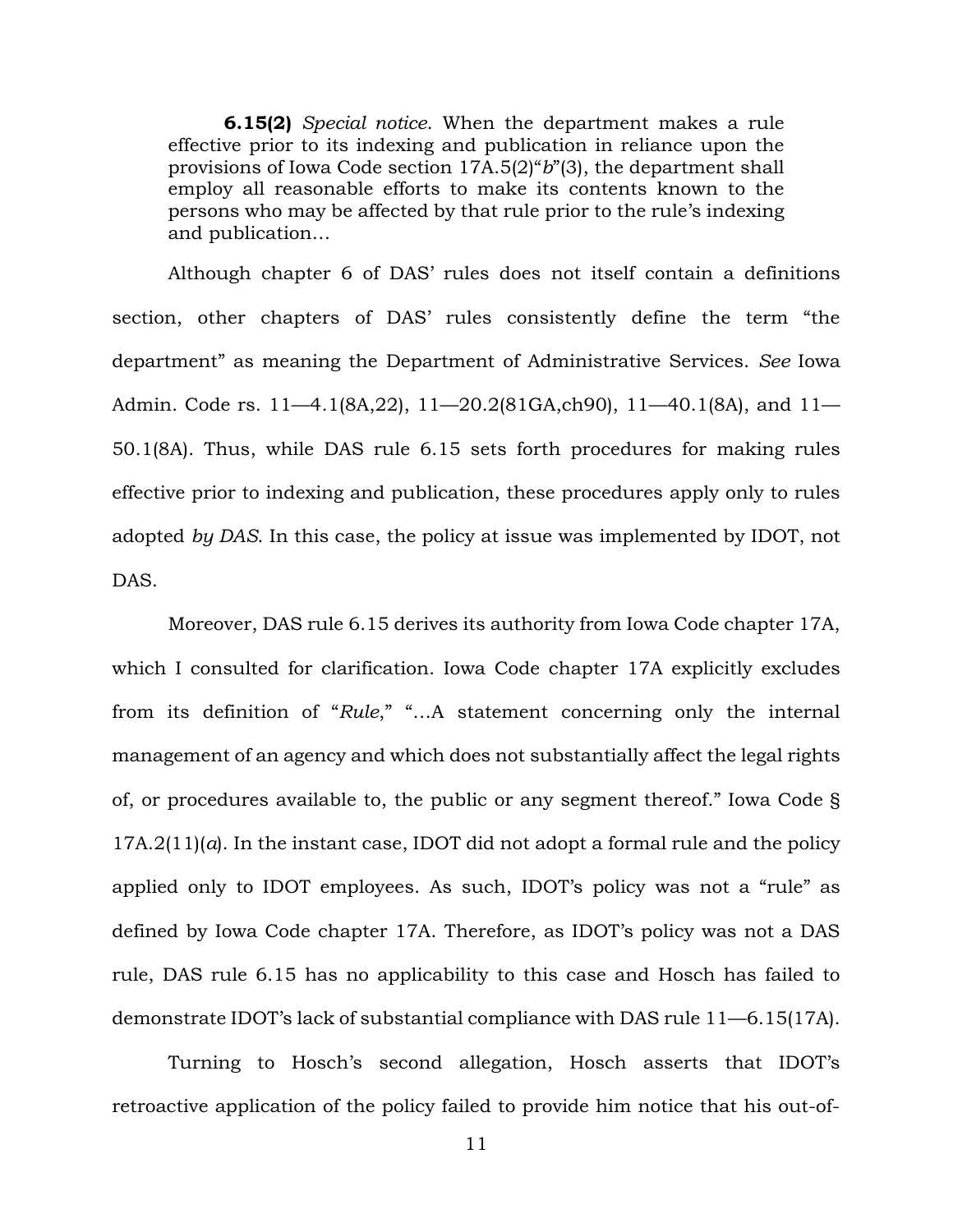state travel would require his self-isolation in violation of DAS rule 11—63.1(8A). DAS rule 63.1 states:

**11—63.1(8A) Attendance.** Appointing authorities shall establish the working schedules, regulations, and required hours of work for employees under their direction. All regulations and schedules shall be made known to the affected employees by appointing authorities. All absences of probationary and permanent employees shall be charged to one of the leave categories provided for in this chapter.

On its face, DAS rule 63.1 simply requires agencies to establish work regulations and schedules and to make those regulations and schedules known to their employees. Nothing in this rule necessarily prohibits agencies from changing work rules or schedules on short notice.

Further, even assuming arguendo that DAS rule 63.1's requirement that "All regulations…shall be made known to the affected employees…" prohibits agencies from retroactively enforcing newly implemented regulations, in the instant case, IDOT informed Hosch of its policy at 3:30 P.M. Sunday, March 21 while Hosch was still in Wisconsin. Thus, at the time Hosch was made aware of the policy, he was not in compliance, regardless whether IDOT also applied it retroactively.

However, the clearest authority for IDOT's actions stems from the purpose of its policy: to mitigate the spread of a highly contagious virus during a public health emergency. To this end, IDOT's policy was a valid exercise of its authority under DAS rule 11—63.15(8A), which states, in relevant part:

**11—63.15(8A) Absences due to emergency conditions.** When a proper management authority closes a state office or building or directs employees to vacate a state office or building premises, employees may elect to use compensatory leave, vacation, or leave without pay to cover the absence. Employees may, with the approval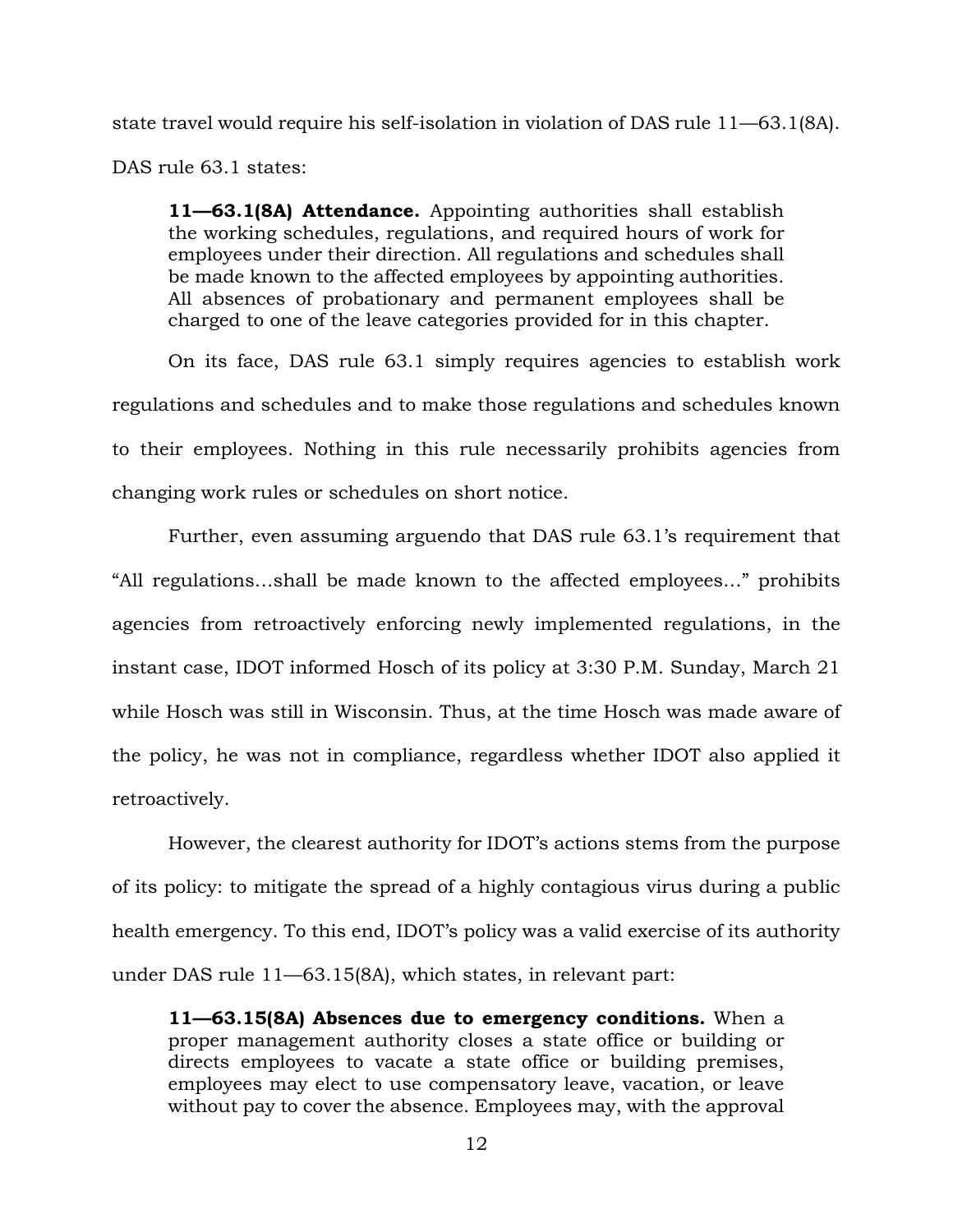of the appointing authority, elect to work their scheduled hours even though the state office or building is closed to the general public. Employees may, with the approval of the appointing authority, be permitted to make up lost time within the same workweek.

Thus, during emergency conditions, DAS rule 63.15 authorizes agencies to "direct employees to vacate…building premises." In these situations, employees may, with approval, work their scheduled hours remotely or elect to use leave to cover their absence.

In the instant case, pursuant to the Governor's guidance, IDOT implemented a policy requiring all employees who recently traveled out of state to self-isolate in order to mitigate the spread of COVID-19. Thus, as authorized by rule 63.15, IDOT directed certain employees to remain home due to emergency conditions. Further, as required by rule 63.15, IDOT provided Hosch the option to work his scheduled hours remotely or to use compensatory leave, vacation, or leave without pay to cover his absence. Under these circumstances, I conclude IDOT substantially complied with DAS rule 63.15 when it implemented its policy and required Hosch to self-isolate for 14-days. Consequently, Hosch has failed to demonstrate IDOT's lack of substantial compliance with DAS rules  $11-63.1(8A)$  or  $11-63.15(8A)$ .

## Alleged violation of previously established department policies

Hosch's final contention is that IDOT's self-isolation policy was unfair and inconsistent with several other previously established department policies. In the instant case, these claims are not grounds upon which PERB can grant relief.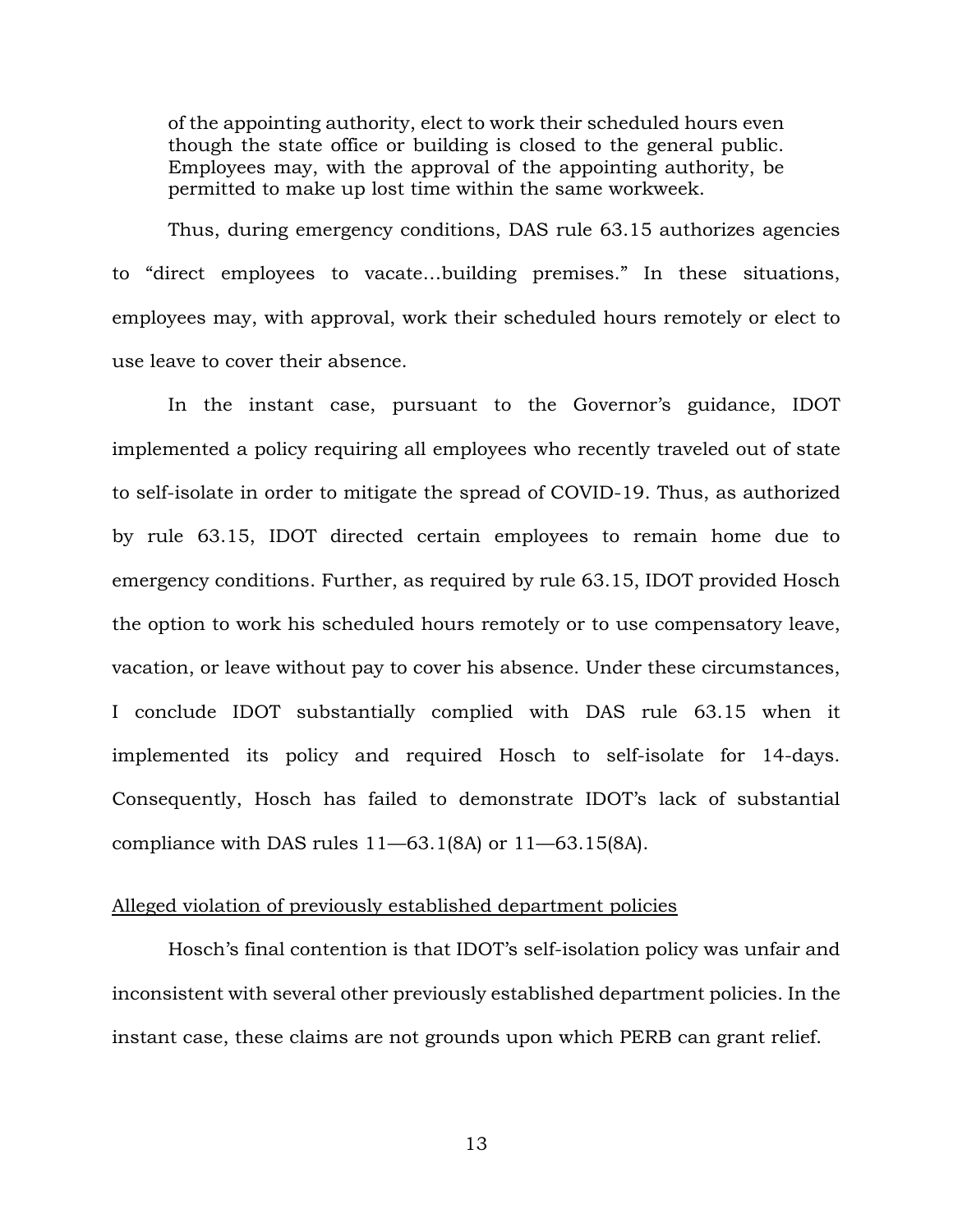As discussed above, PERB's authority in grievance appeals is limited to determining whether the State failed to substantially comply with Iowa Code section 8A, subchapter IV, or DAS rules. As such, PERB has no authority to grant a remedy when a department changes a practice, absent a rule prohibiting such change. *See McCandless, et al.*, 2021 PERB 102483, 102484, 102485 at 9; *See also Kleis*, 02-MA-03 at 6-7 (ALJ). Similarly, it is beyond PERB's authority in grievance appeals to evaluate the fairness of the State's decisions absent a statutory provision or administrative rule requiring the State to be fair in taking such action. *See McCandless, et al.*, 2021 PERB 102483, 102484, 102485 at 9; *see also Fulton*, 10-MA-03 at 9 (PERB); *Brooks & State of Iowa (Dep't of Educ.)*, 15-MA-01 at 8-11 (PERB); *Jacobs & State of Iowa (Dep't of Nat. Res.)*, 2016 ALJ 100086 at 8. In this case, Hosch has cited no such statutory authority or administrative rules. Consequently, Hosch has failed to demonstrate IDOT's lack of substantial compliance with Iowa Code chapter 8A, subchapter IV, or DAS rules. Accordingly, I propose the following:

#### ORDER

Hosch's state employee grievance appeal is DISMISSED.

The costs of reporting and of the agency-requested transcript in the amount of \$220.25 are assessed against the Appellant, Roger Hosch, pursuant to Iowa Code section 20.6(6) and PERB rule 621—11.9. A bill of costs will be issued to the Appellant in accordance with PERB subrule 11.9(3).

This proposed decision and order will become PERB's final agency action pursuant to PERB rule 621—9.1 unless, within 20 days of the date below, a